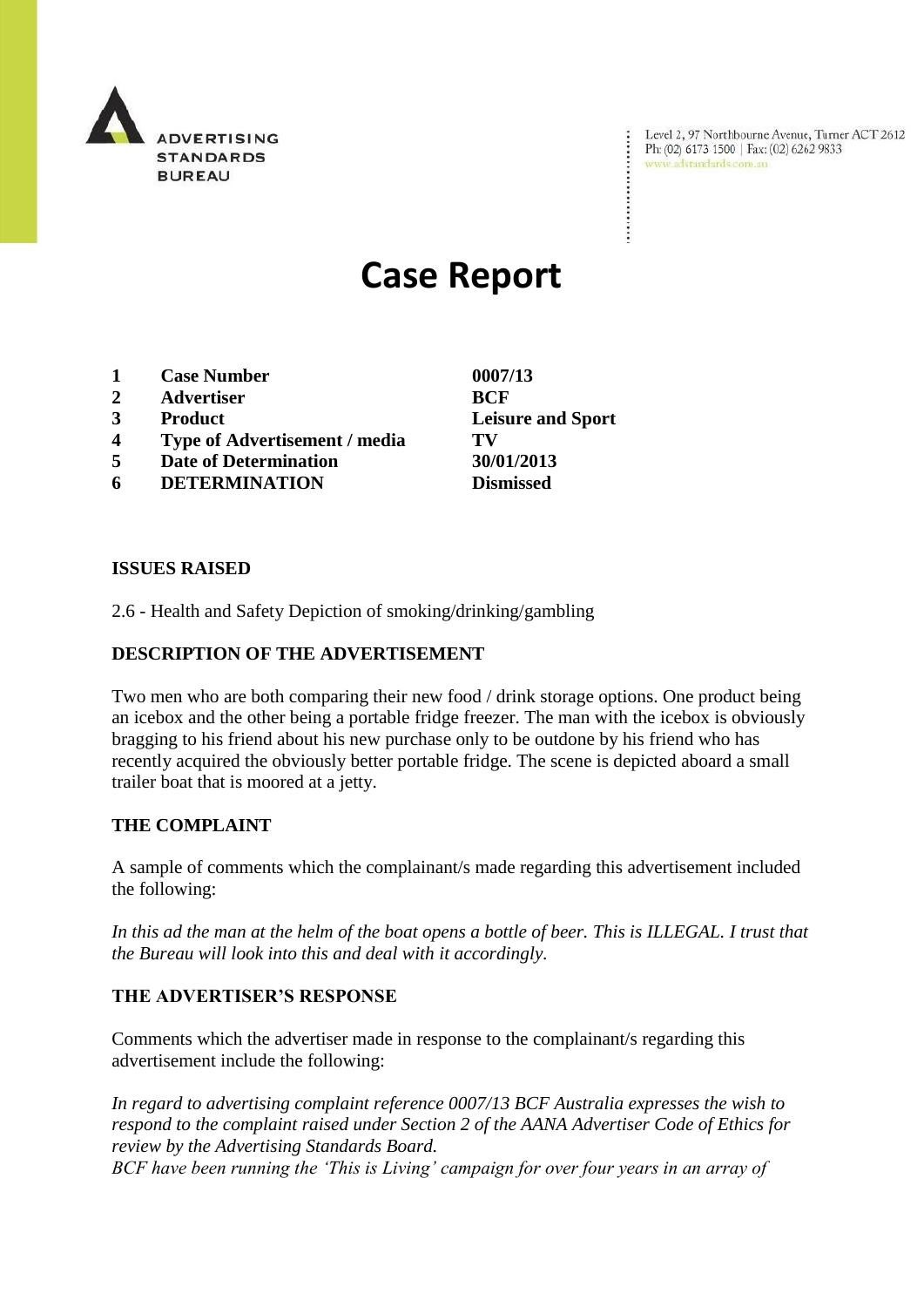*mediums, including Television, Radio, Print and Online. The strategic position of the campaign has always been intended, given the nature of the business, to encourage people from all walks of life that 'life is better in the outdoors'. Past times such as boating, camping and fishing, as depicted by the campaign as a whole, are suggested to be healthy outdoor pursuits that promote healthy work life balance. Such pursuits are constructive, wholesome activities that are available to all members of the community and are believed to genuinely have a positive lifestyle influence.*

*The advertisement described, refers to a moment when two men exchange words about their new icebox and portable fridge freezer they have both recently acquired. The icebox depicted contains food and two soft drinks. The portable fridge scene shows one of the men reaching into the fridge and removing a soft drink from the unit. The complaint references that the drink is actually a bottle a beer. As BCF always strives to portray safety and responsibility when involved with boating, the decision was consciously made at time of filming to use a lemon soft drink that is readily available from supermarkets and corner stores in Australia. This is suggested to be quite obvious as the bottle is actually of a longer neck length and also has a screw top with a safety seal that is much larger than those used in beer bottles. To quantify the size of the bottle top, an average beer bottle top would be approximately 5mm in height whereas a soft drink bottle top would be approximately three to four times this size at 20mm in height. The same soft drinks are in the ice box shown first in sequence and provide a clearer depiction on screen.*

*The complainant refers to the notion that there may be some illegal behavior in this advertisement however BCF Australia disputes this. Staying hydrated on the water by using non alcoholic products is suggested to be an important safety message and is something often neglected when at sea (supported by state marine authorities around Australia) and by having the correct equipment by means of an ice box or portable fridge facilitates quality food and drink storage.*

*BCF Australia regrets any offence taken by the complainant pertaining to this advertisement however suggests that the advertisement is inline within the AANA code of ethics as it is expected that the campaign is inline with community standards that a reasonable person would not infer any reference to an alcoholic product.*

## **THE DETERMINATION**

The Advertising Standards Board ("Board") considered whether this advertisement breaches Section 2 of the Advertiser Code of Ethics (the "Code").

The Board noted the complainant's concerns that the advertisement depicts illegal behaviour of drinking while on a boat.

The Board viewed the advertisement and noted the advertiser's response.

The Board considered Section 2.6 of the Code. Section 2.6 of the Code states: "Advertising or Marketing Communications shall not depict material contrary to Prevailing Community Standards on health and safety".

The Board noted the advertisement features two men on a boat comparing their new food / drink storage options of an ice chest and a portable refrigerator.